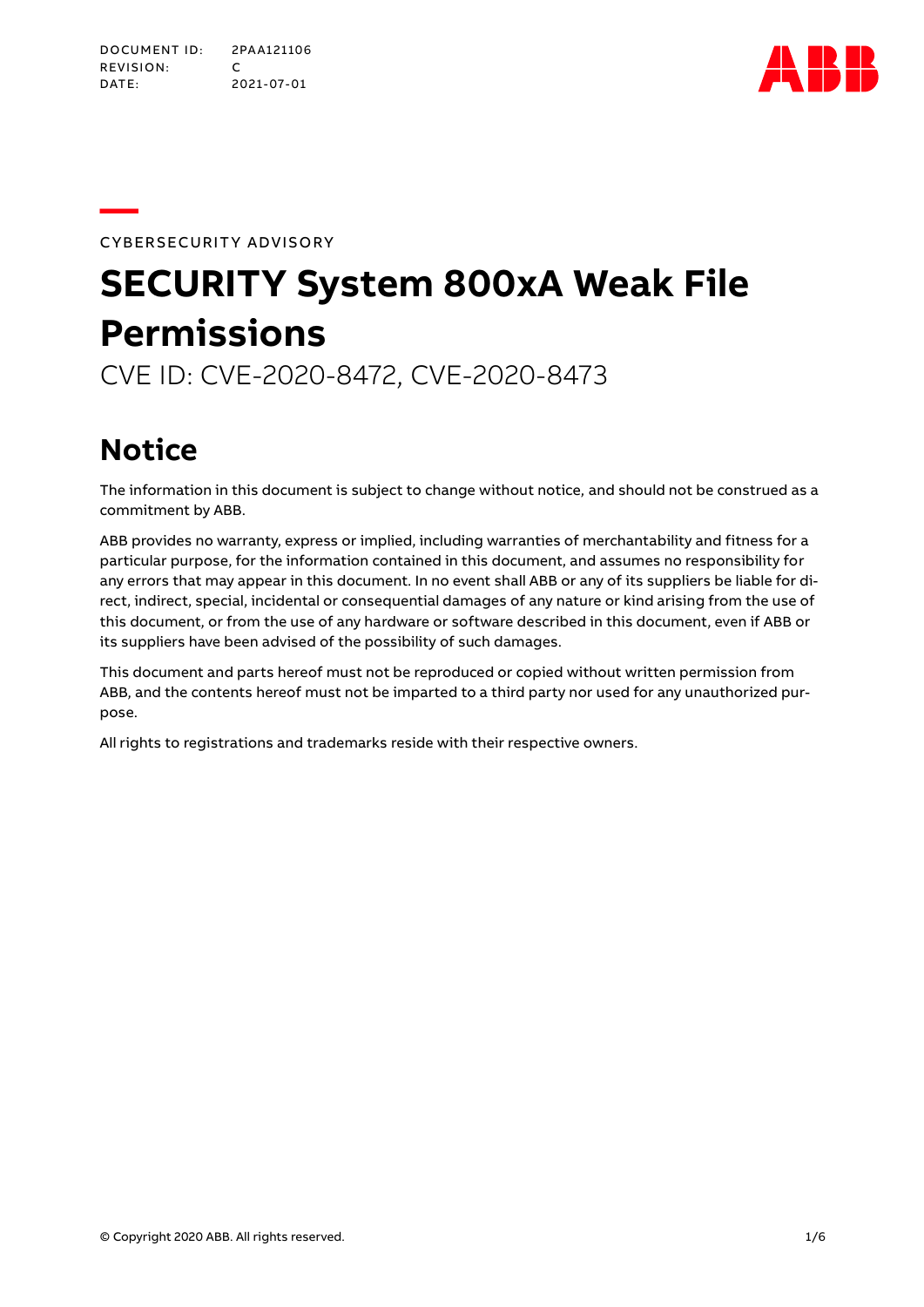DATE: 2021-07-01

# **Affected products**

| OPC Server for AC 800M                | versions 6.0 and earlier |
|---------------------------------------|--------------------------|
| <b>Control Builder M Professional</b> | versions 6.1 and earlier |
| MMS Server for AC 800M                | versions 6.1 and earlier |
| <b>Base Software for SoftControl</b>  | versions 6.1 and earlier |
| ABB System 800xA Base                 | versions 6.1 and earlier |

# **Vulnerability IDs, Product Issue Numbers**

| <b>CVE ID</b> | <b>Product Issue Numbers</b>                     | Product                                                                                                             |
|---------------|--------------------------------------------------|---------------------------------------------------------------------------------------------------------------------|
| CVE-2020-8472 | 800xACON-MS-4100-001                             | OPC Server for AC 800M<br>Control Builder M Professional<br>MMS Server for AC 800M<br>Base Software for SoftControl |
| CVE-2020-8473 | 800xASYS-OL-5120-00195<br>800xASYS-OL-5120-00196 | ABB System System 800xA Base                                                                                        |

### **Summary**

ABB is aware that the product versions listed above contain vulnerabilities which require user attention.

Windows folders, used by system functions in System 800xA, allow low privileged users to read, modify, add and delete system and application files. An authenticated attacker who successfully exploited the vulnerabilities could escalate his/her privileges, cause system functions to stop and to corrupt user applications.

# **Vulnerability severity**

The severity assessment has been performed by using the FIRST Common Vulnerability Scoring System (CVSS) v3. The CVSS Environmental Score, which can affect the vulnerability severity, is not pro-vided in this advisory since it reflects the potential impact of a vulnerability within the end-user organizations' computing environment; end-user organizations are therefore recommended to analyze their situation and specify the Environmental Score.

| <b>OPC Server for AC 800M</b>        |                                                                                                      |
|--------------------------------------|------------------------------------------------------------------------------------------------------|
| CVSS v3 Base Score:                  | 5.5 (Medium)                                                                                         |
| CVSS v3 Temporal Score: 5.4 (Medium) |                                                                                                      |
| CVSS v3 Vector:                      | CVSS:3.0/AV:L/AC:L/PR:L/UI:N/S:U/C:N/I:N/A:H/E:H/RL:W/RC:C                                           |
| CVSS v3 Link:                        | https://www.first.org/cvss/calculator/3.0#CVSS:3.0/AV:L/AC:L/PR:L/UI:N/S:U/C:N/I:N/A:H/E:H/RL:W/RC:C |
| NVD Summary Link:                    | https://web.nvd.nist.gov/view/vuln/detail?vulnId=CVE 2020-8472                                       |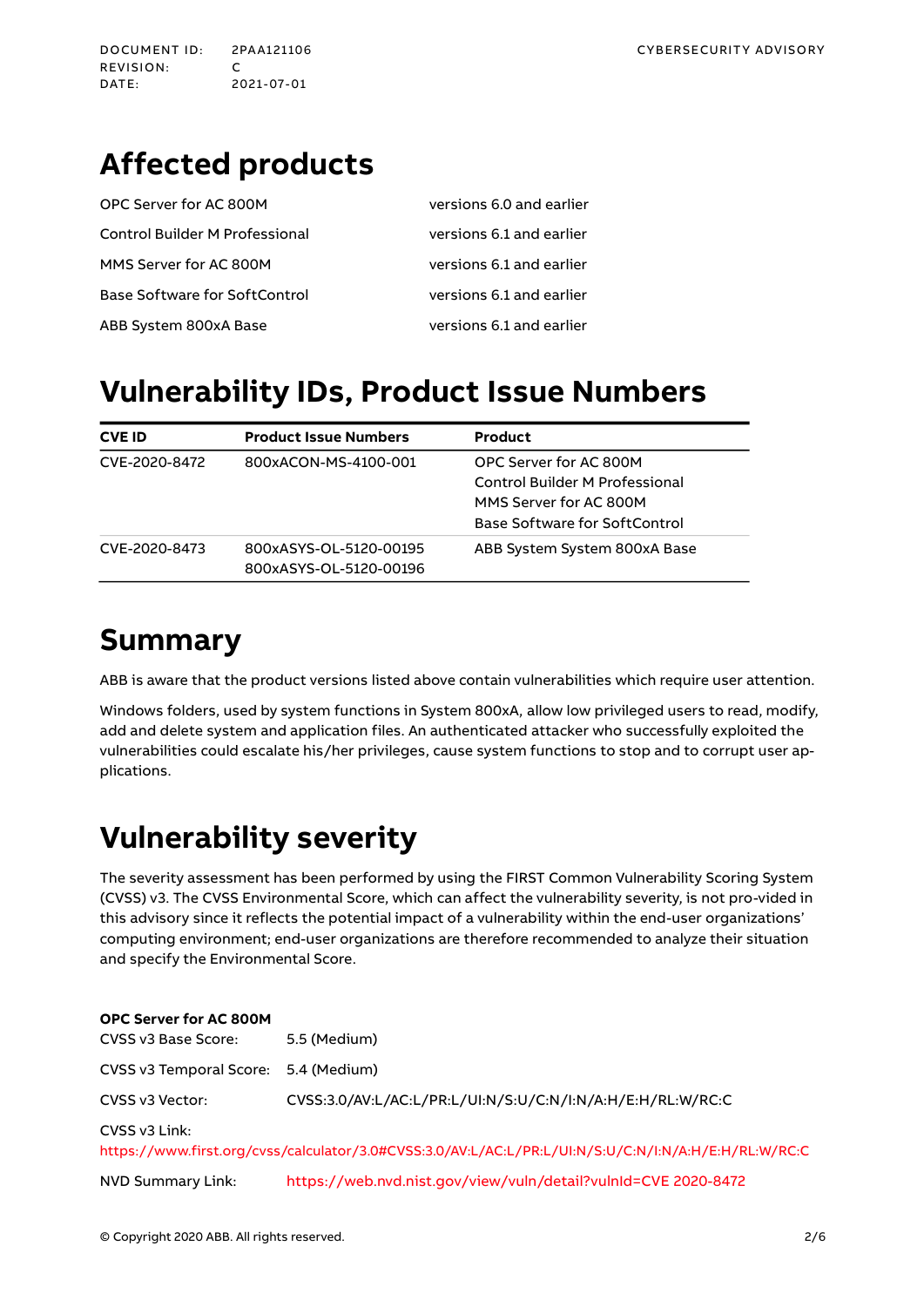| Control Builder M Professional, MMS Server for AC 800M and Base Software for SoftControl             |                                                                |  |  |  |  |
|------------------------------------------------------------------------------------------------------|----------------------------------------------------------------|--|--|--|--|
| CVSS v3 Base Score:                                                                                  | 3.3 (Low)                                                      |  |  |  |  |
| CVSS v3 Temporal Score:                                                                              | 3.3 (Low)                                                      |  |  |  |  |
| CVSS v3 Vector:                                                                                      | CVSS:3.0/AV:L/AC:L/PR:L/UI:N/S:U/C:N/I:N/A:L/E:H/RL:W/RC:C     |  |  |  |  |
| CVSS v3 Link:                                                                                        |                                                                |  |  |  |  |
| https://www.first.org/cvss/calculator/3.0#CVSS:3.0/AV:L/AC:L/PR:L/UI:N/S:U/C:N/I:N/A:L/E:H/RL:W/RC:C |                                                                |  |  |  |  |
| <b>NVD Summary Link:</b>                                                                             | https://web.nvd.nist.gov/view/vuln/detail?vulnId=CVE 2020-8472 |  |  |  |  |
|                                                                                                      |                                                                |  |  |  |  |
| <b>ABB System 800xA Base</b>                                                                         |                                                                |  |  |  |  |
| CVSS v3 Base Score:                                                                                  | 7.3 (High)                                                     |  |  |  |  |
| CVSS v3 Temporal Score:                                                                              | 7.1 (High)                                                     |  |  |  |  |
| CVSS v3 Vector:                                                                                      | CVSS:3.0/AV:L/AC:L/PR:L/UI:R/S:U/C:H/I:H/A:H/E:H/RL:W/RC:C     |  |  |  |  |
| CVSS v3 Link:                                                                                        |                                                                |  |  |  |  |

<https://www.first.org/cvss/calculator/3.0#CVSS:3.0/AV:L/AC:L/PR:L/UI:R/S:U/C:H/I:H/A:H/E:H/RL:W/RC:C>

NVD Summary Link: <https://web.nvd.nist.gov/view/vuln/detail?vulnId=CVE-2020-8473>

### **Recommended immediate actions**

ABB recommends changing any user account passwords which are suspected to be known by an unauthorized person. Interactive logon (both local and remote) is recommended to be disabled for the service account.

The vulnerability in the OPC Server for AC 800M was corrected in System 800xA 6.1, while the Control Builder M Professional, MMS Server for AC 800M, Base Software for SoftControl was corrected in System 800xA 6.1.1. This correction is also planned to be included in the next release on the 6.0.3 LTS track after 6.0.3.3.

The vulnerability in the ABB System 800xA Base was corrected in System 800xA 6.1.1 and in System 800xA 6.0.3 RU7.

Please note that the vulnerabilities can only be exploited by authenticated users, so customers are recommended to ensure that only authorized persons have access to user accounts in System 800xA.

# **Vulnerability details**

Some folders used for the components and products included in the product versions listed above allow low privileged users to read and modify system files.

#### **OPC Server for AC 800M**

An attacker who successfully exploited the vulnerability in the AC 800M OPC Server could prevent the AC 800M OPC Server from automatically reconnect to AC 800M controllers after restart of the OPC server and thus block updates of OPC data to and from AC 800M controllers. This vulnerability itself does however not allow an attacker to force a restart of the OPC server.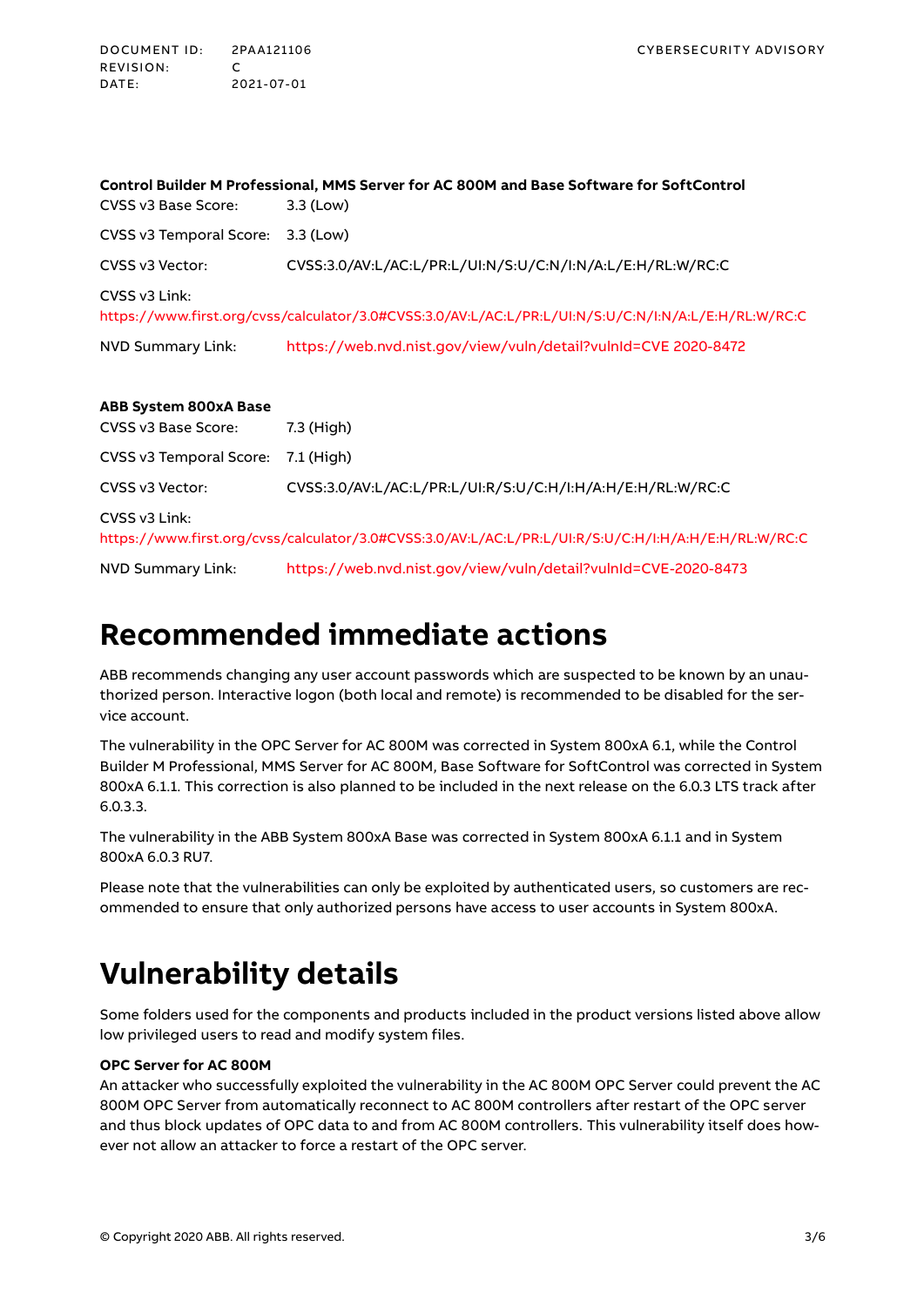DOCUMENT ID: 2PAA121106 CYBERSECURITY ADVISORY REVISION: C<br>DATE: 2 DATE: 2021-07-01

#### **Control Builder M Professional, MMS Server for AC 800M and Base Software for SoftControl**

An attacker who successfully exploited the vulnerability in the AC 800M Control Builder, MMS Service, Soft Controller, could manipulate log files and enable/disable functions for AC 800M Control Builder, MMS Service, Soft Controller. Enabled/Disabled functions will only have an affect after restart of the AC 800M Control Builder, MMS Service, Soft Controller. This vulnerability itself does however not allow an attacker to force a restart of the Control Builder, MMS Service or Soft Controller.

#### **ABB System 800xA Base**

An attacker who successfully exploited the vulnerability in one of the ABB System 800xA Base functions could escalate his/her privileges, execute arbitrary code and affect various engineering functions leading to corrupt applications.

# **Mitigating factors**

As described above, the mitigating factor is that an attacker needs to be able to login to an account in the system, so the primary mitigation is to ensure that only authorized persons have access to user accounts on the system nodes. This also includes any user accounts accessing the system via remote tools like Remote Desktop.

More information on recommended practices can be found in the section [References.](#page-5-0)

### **Workarounds**

To prevent an attacker from executing arbitrary code Application Whitelisting can be used.

To completely avoid the other risks, the affected products need to be updated.

### **Frequently asked questions**

#### **What is the scope of the vulnerability?**

An attacker who successfully exploited this vulnerability could escalate his/her privileges, execute arbitrary code, cause system functions to stop and to corrupt user applications.

#### **What causes the vulnerability?**

The vulnerability is caused by weak access control lists for folders used by system functions in System 800xA, allowing low privileged users to modify system and application files.

#### **What is the OPC Server for AC 800M?**

The OPC Server exposes an OPC interface against clients for accessing runtime data, alarms and events from the AC 800M controllers. The user selects which AC 800M controllers the OPC Server shall be connected to.

#### **What is the Control Builder M Professional?**

The Control Builder is the engineering tool for AC 800M controllers. Configuration is downloaded from the Control Builder to AC 800M controller.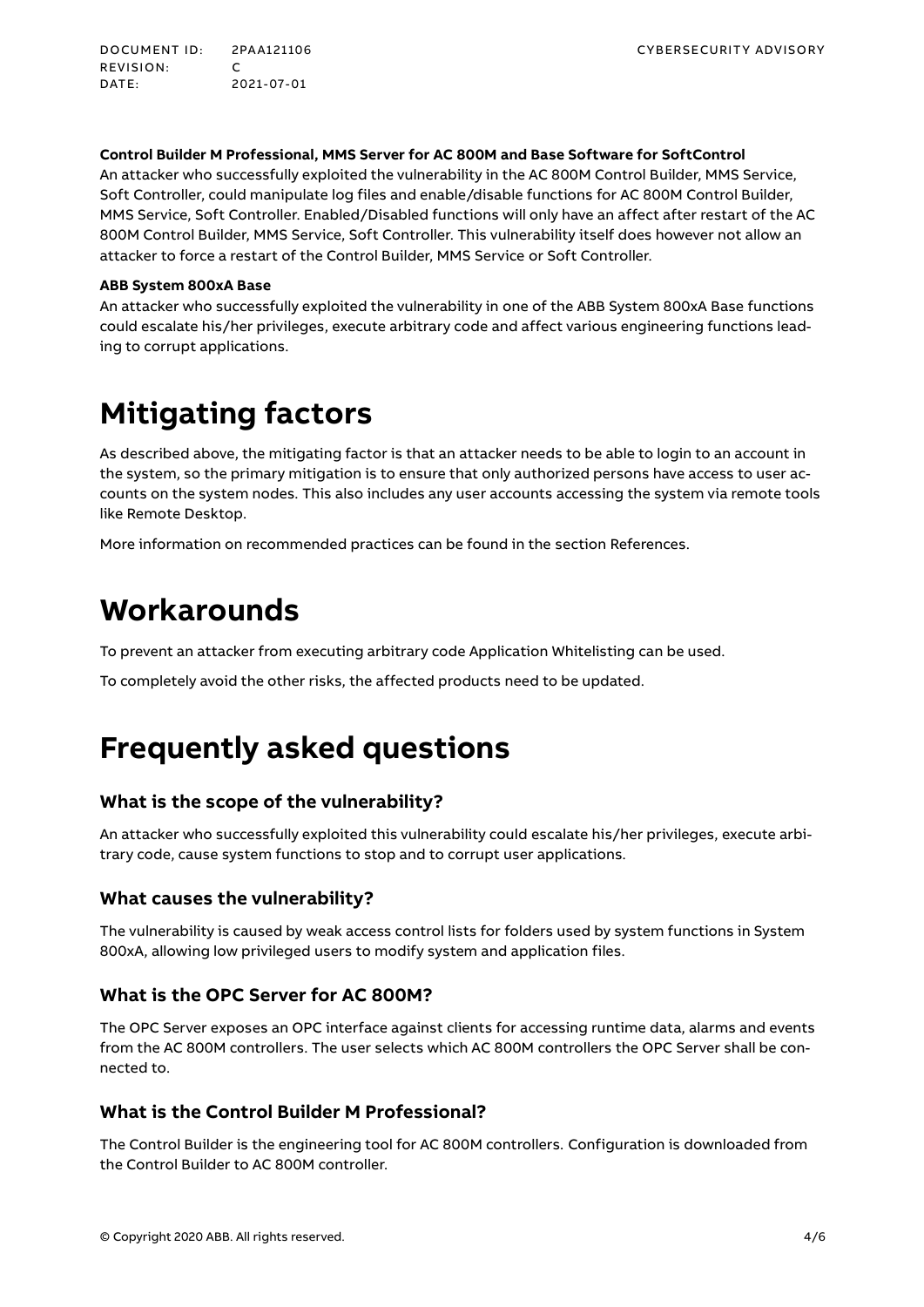DOCUMENT ID: 2PAA121106 CYBERSECURITY ADVISORY REVISION:<br>DATE: DATE: 2021-07-01

#### **What is the MMS Server for AC 800M?**

The MMS Service is used for communication between Control Builder, OPC Server and Soft Controller.

#### **What is the Base Software for SoftControl?**

The Soft Controller is a controller used for testing 1131 applications during engineering.

#### **What does the affected component in ABB System 800xA Base do?**

The affected component in ABB System 800xA Base distributes files between system nodes.

#### **What might an attacker use the vulnerability to do?**

An attacker who successfully exploited this vulnerability could cause the affected system node to stop or become inaccessible and allow the attacker to insert and run arbitrary code.

#### **Can functional safety be affected by an exploit of any of these vulnerabilities?**

No, exploits of these vulnerabilities cannot affect the integrity of any safety function in System 800xA.

#### **How could an attacker exploit the vulnerability?**

An attacker could exploit the vulnerability by logging in to an 800xA node and modify the files in the folders with weak access control lists.

#### **Could the vulnerability be exploited remotely?**

Yes, an attacker who has network access and access to an account that can login to the system node remotely could exploit this vulnerability. Recommended practices include that process control systems are physically protected, have no direct connections to the Internet, and are separated from other networks by means of a firewall system that has a minimal number of ports exposed. See Mitigating factors.

#### **What does the update do?**

The update enforces strict access control to the product folders.

#### **When this security advisory was issued, had this vulnerability been publicly disclosed?**

No, ABB received information about this vulnerability through responsible disclosure.

#### **When this security advisory was issued, had ABB received any reports that this vulnerability was being exploited?**

No, ABB had not received any information indicating that this vulnerability had been exploited when this security advisory was originally issued.

### **Acknowledgement**

ABB thanks William Knowles at Applied Risk for helping to identify the vulnerabilities and protecting our customers